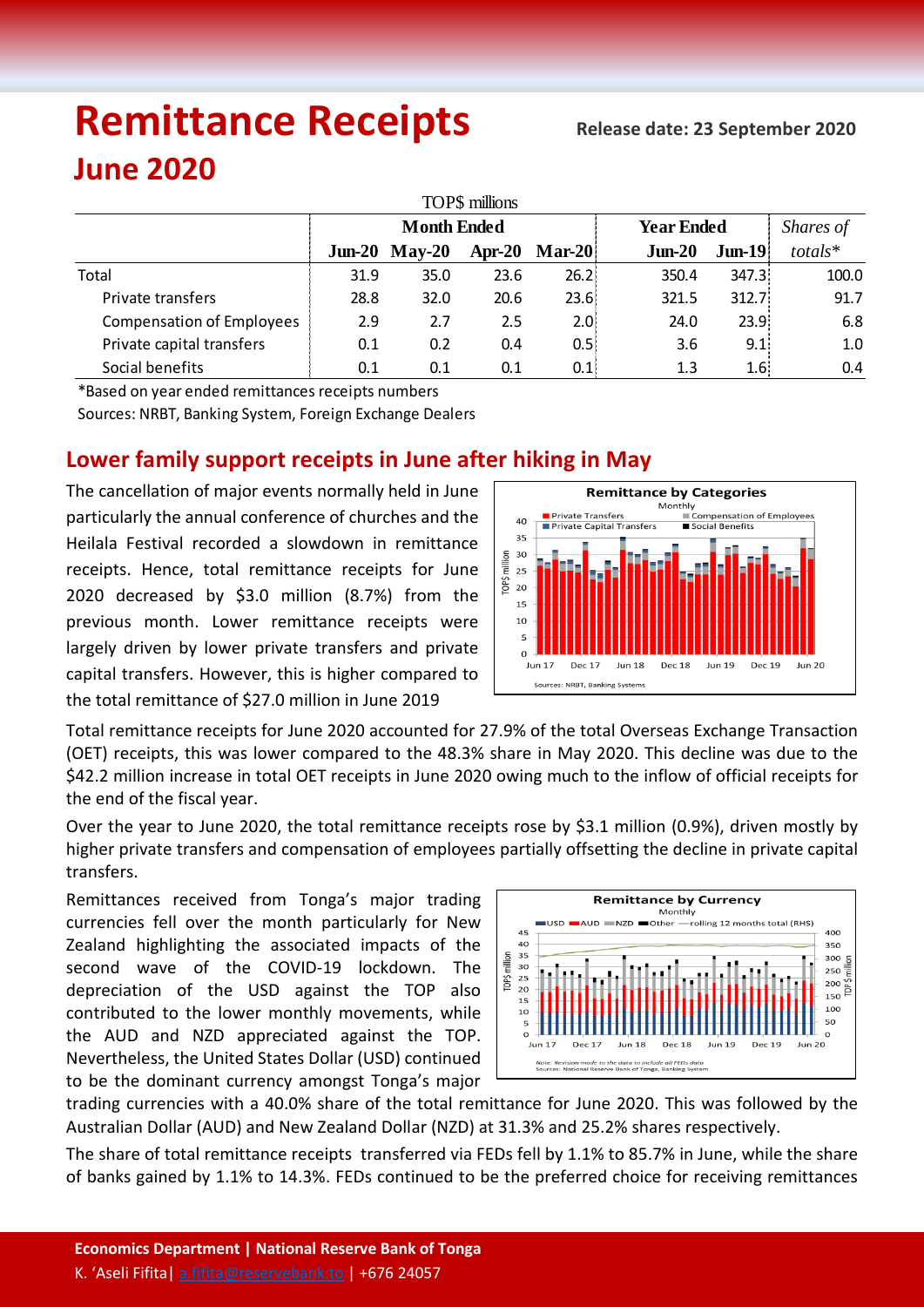due to its convenience, competitive rates and ease of access particularly through online transfers especially during the COVID-19 lockdown and travel restrictions abroad.

#### **Private Transfers**

Private transfer receipts fell by \$3.2 million (10.1%) in June 2020 following the hike in May. The closedown of businesses in line with the escalating number of COVID-19 cases abroad may have contributed to the lower receipts remitted from families abroad. These receipts are mostly monetary gifts and for family support. Private transfers in NZD declined the most by \$1.6 million followed by the USD declining by \$1.1 million, while the AUD slightly dropped by \$0.1 million. This may also indicate that the income level of our Australian diaspora may be less affected by COVID-19 than our diaspora in New Zealand and the United States. Private transfer receipts continued to hold the highest share of total remittance receipts at 90.2% (lower than the 91.6% share in the previous month). Over the year to June 2020, private transfers receipts increased by \$8.8 million (2.8%) driving the annual growth in remittances.

#### **Employee Compensation**<sup>1</sup>

The total compensation of employees slightly rose by \$0.3 million (9.7%) in June 2020. The \$0.4 million increase in receipts from Seasonal Workers Programs (SWP) in Australia contributed positively to the monthly movement which may also be attributed to the harvest season in most farms despite the COVID-19 lockdown which continues to provide employment opportunities to Tongan seasonal workers in the country. The receipts from the RSE program also contributed \$1.1 million in June 2020, lower than the \$1.4 million in May. Over



the year to June 2020, the total compensation of employees receipts also slightly rose by \$0.1 million (0.3%). Other wages and salaries accounted for 51.1% of the employee compensation receipts particularly the wages for expatriates and local employees of International organizations in Tonga, while 48.9% were from RSE/SWP workers. In addition, RSE workers from New Zealand contributed the most to the seasonal workers' receipts with \$8.7 million, while \$3.2 million was contributed by seasonal workers from Australia.

#### **Private capital transfers & Social benefits**

Over the month, private capital transfers fell by \$0.1 million while social benefits also declined by \$0.03 million. Private capital transfers are funds received by households mostly for capital projects such as private households constructions and renovations, whilst social benefits are mainly receipts of pension funds. Annually, private capital transfers and social benefits receipts both fell by \$5.4 million (59.9%) and \$0.3 million (18.5%) respectively.

#### **Outlook**

 $\overline{a}$ 

The second wave of COVID-19 pandemic outbreaks in our major remitting countries, coupled with the repatriation of Tongan seasonal workers may have an impact on the remittance receipts in the near future. Nevertheless, the Reserve Bank will continue to closely monitor the remittance receipts given it is the largest source of foreign exchange inflow for the Tongan economy.

**Economics Department | National Reserve Bank of Tonga**

K. 'Aseli Fifita| [a.fifita@reservebank.to](mailto:a.fifita@reservebank.to) | +676 24057

<sup>&</sup>lt;sup>1</sup> Employee compensation is the sum of wages and salaries from the seasonal workers abroad, Tongan residents working short term overseas, and resident employees serving foreign organizations.